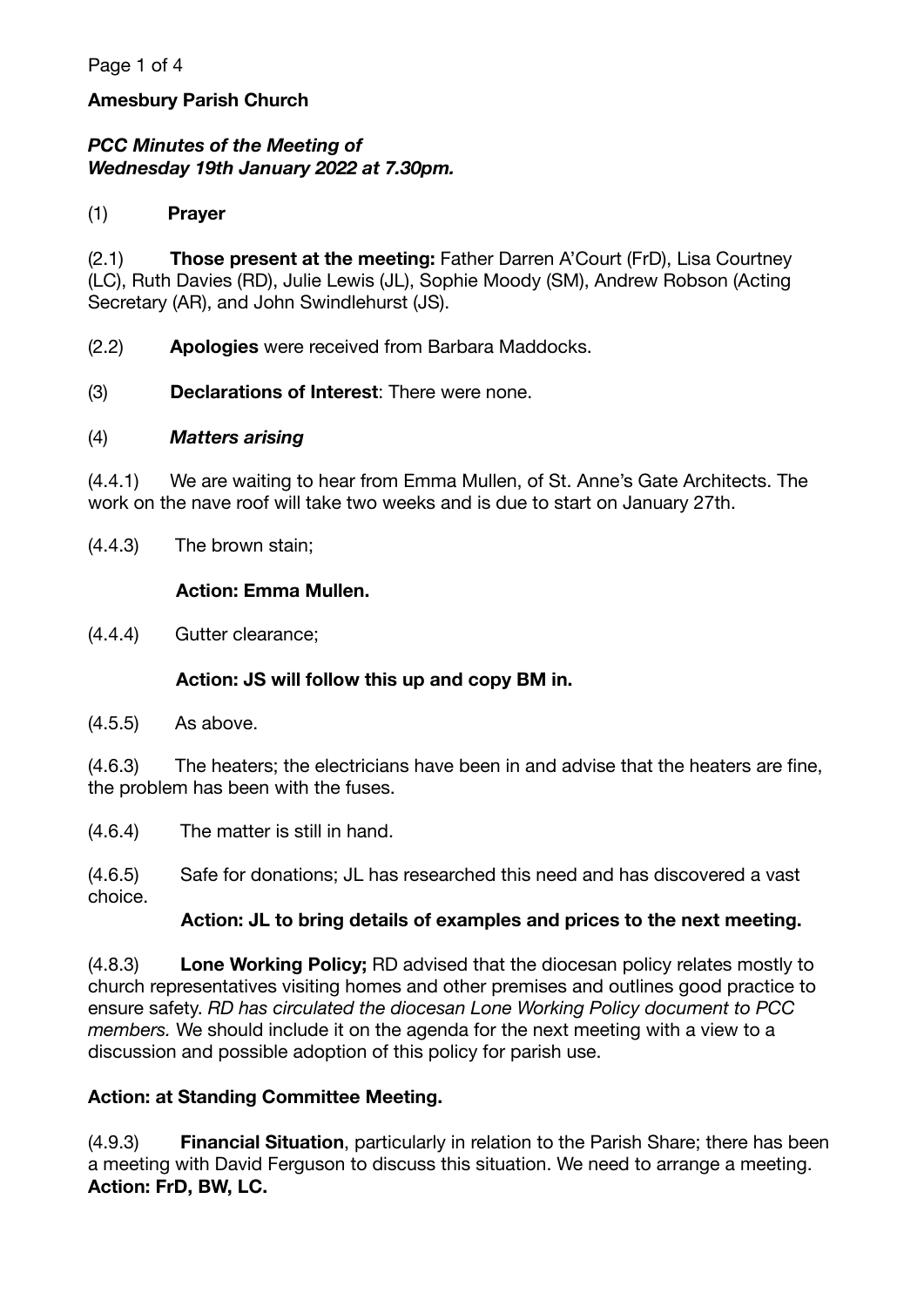### Page 2 of 4

- (4.9.5) The loan has now been repaid.
- (4.9.7) Thank you cards; LC has completed a list of donors. Cards to be made and sent.

# **Action: LC.**

(4.10.2) Extra choir robes.

## **Action: RD will talk again with Leah Davies.**

- (4.11.1) The Wyndham Hall is no longer in our ownership.
- (4.11.2) Documents have been handed to the solicitors.

(4.11.3) SM had a discussion with the solicitors to ensure that there should be no ongoing matters of GDPR concern in relation to the hall.

(4.11.4) RD informed the meeting that all items have been cleared from the office at the hall; that no documents have been left at the hall, and that due diligence has been done.

## (5) *Finance and Stewardship*

(5.1) LC has provided copies of the Finance Report, by email. There were no urgent concerns.

The invoice for the skip has been paid but the money has not yet been refunded. The PCC is to refund Wendy.

# **Action: LC.**

LC is waiting for the final bills for the hall; these will be paid and the account will be closed.

The financial situation is healthy but this does not take into account our omitting to pay our parish share to the diocese; we are a year in arrears. LC suggested that the PCC makes an offer to the diocese to contribute a portion of the unpaid parish share.

# **Action: LC to write to the diocese on this matter.**

(5.2) Parish Share; the potential for making a payment towards the Parish Share will be discussed at the next meeting.

# **Action: LC to work out how much we could afford.**

(5.3) The Wyndham Hall sale; professional fees etc may be paid from the proceeds of the sale; they will go to Elizabeth Wallis at the Diocesan Board of Finance. The PCC needs to decide how the funds should be held:

- (a) on deposit, with almost no interest
- (b) as investment fund share, with interest paid to the PCC
- (c) as accumulation shares.

Funds can be accessed to pay for work to the fabric of the church, so the projected work associated with the *Fit for the Future* scheme would be in compliance with that ruling.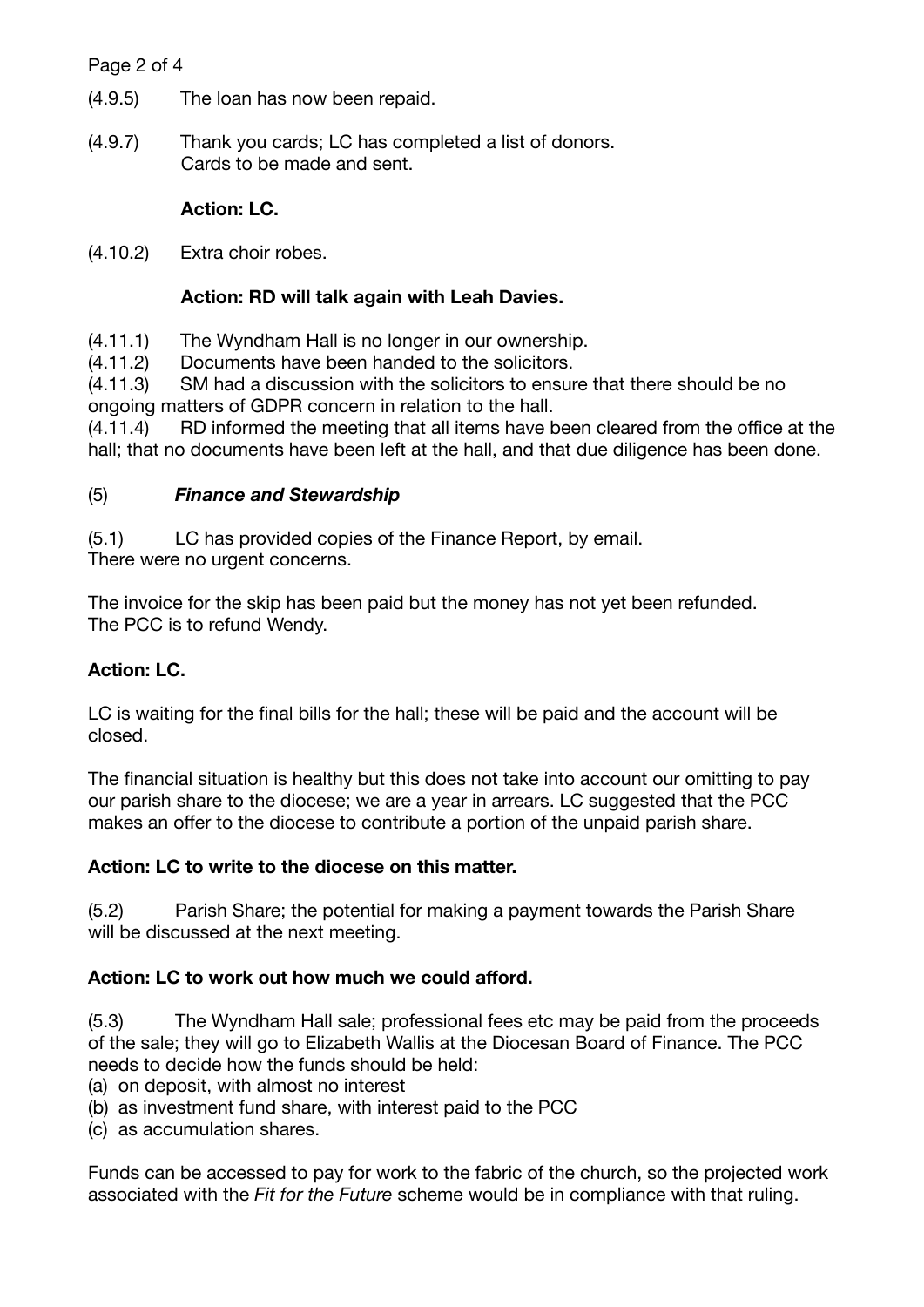### Page 3 of 4

It was agreed that we should opt for accumulation shares.

### **Action: FrD.**

#### (5.4) **The Loan**

We are delighted to have received confirmation that the money is being gifted to the church. BM has written a letter of thanks to the benefactor.

#### (5.5) **Fairer Shares Consultation**

We discussed our response to the survey and it has been completed and sent to the diocese.

### **Actioned by AR.**

### (6) *Fabric and fundraising*

(6.1) The Wyndham Hall Sale; this has now been completed. We no longer own the hall.

(6.2) **Repairs to the nave roof and associated works**; these are scheduled to be done from January 27th 2022, and are estimated to take two weeks. The legacy money will be used and it is expected to cover the cost of this work.

(6.3) **Toilet facilities**; In the short term the idea is to make use of the facilities in the Scouts' HQ in the churchyard. We are waiting for quotes relating to the upgrading of the toilets in that building so that they could also be used by the church members at those times negotiated with the Scout Group, such as service times.

It was agreed in principle that the PCC should offer the Scout Group a financial contribution towards the cost of this work.

### (7) *Mission and Outreach*

(7.1) **Lent Course**; in the light of the continuing concerns about Covid it was suggested that rather than offering a course church members should instead be given copies of a Lent Study Book. It was agreed in principle that the PCC should pay for the books and it was suggested that 60 copies would be required.

### **Action FrD, to be reimbursed by LC.**

### (7.2) **Covid Safety Measures**

It was agreed that we should restart coffee on Sunday mornings as soon as possible. We should continue to encourage the use of masks and that we should keep other measures in place for the time being.